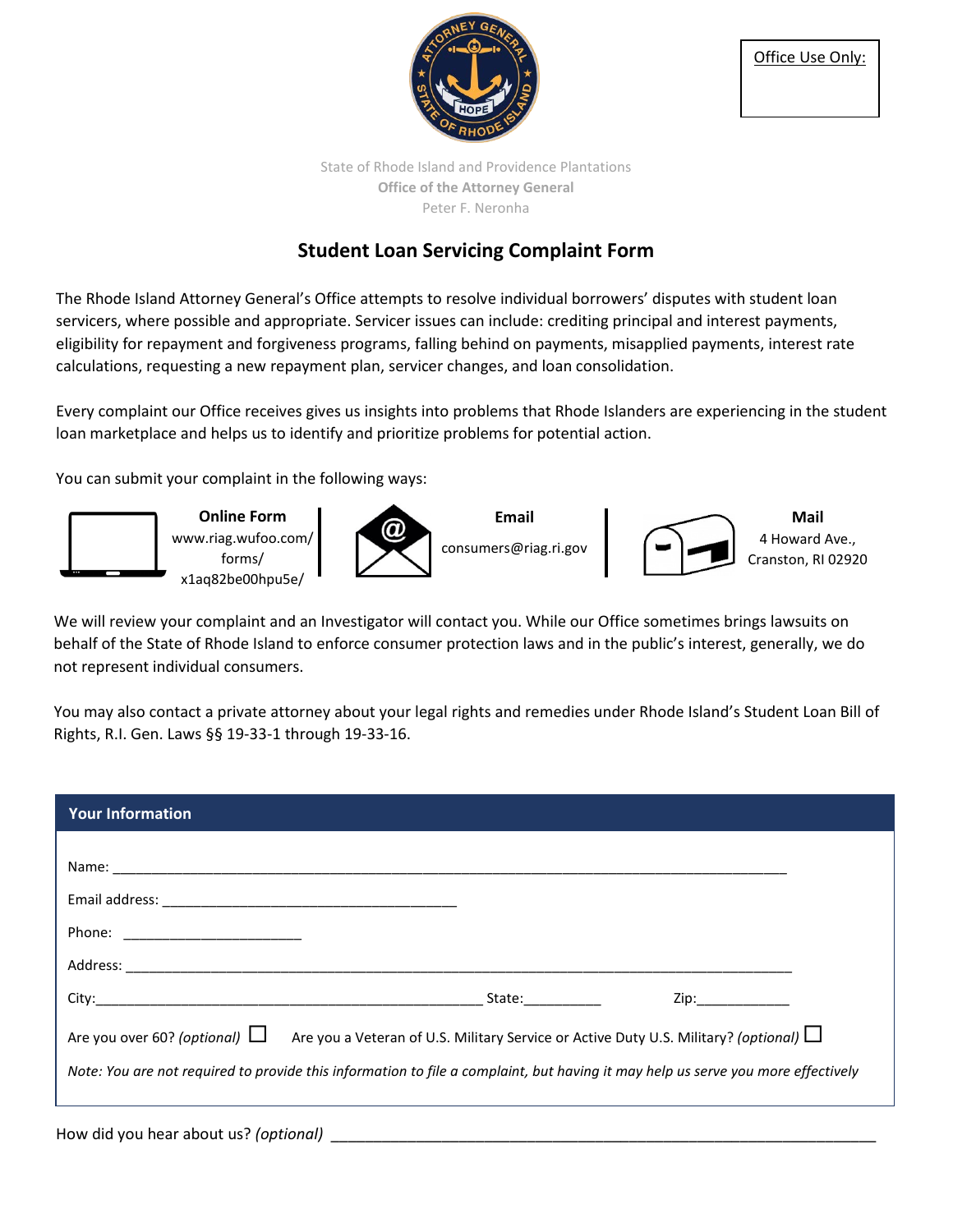| Loan Servicer Information, Type of Loan, & Servicer Contact(s)                                                                                                                                     |                                     |  |  |  |
|----------------------------------------------------------------------------------------------------------------------------------------------------------------------------------------------------|-------------------------------------|--|--|--|
|                                                                                                                                                                                                    |                                     |  |  |  |
|                                                                                                                                                                                                    |                                     |  |  |  |
| <b>Type of Loan</b>                                                                                                                                                                                |                                     |  |  |  |
| Check all that apply                                                                                                                                                                               | Federal loan type (If applicable)   |  |  |  |
| <b>Federal Direct</b><br>Private                                                                                                                                                                   | Consolidation<br><b>Parent Plus</b> |  |  |  |
| <b>Federal FFEL</b><br>Unknown                                                                                                                                                                     | Stafford                            |  |  |  |
| <b>Federal Perkins</b><br>Other                                                                                                                                                                    | <b>Grad Plus</b>                    |  |  |  |
| <b>Servicer Contact(s)</b>                                                                                                                                                                         |                                     |  |  |  |
| Have you contacted your loan servicer to discuss the issue? (If yes, please provide date or range of dates)                                                                                        |                                     |  |  |  |
| Please also provide any contact information that you have for the servicer representatives you contacted about your loan, as<br>well as any case or ID numbers that were assigned to your inquiry: |                                     |  |  |  |
|                                                                                                                                                                                                    |                                     |  |  |  |
|                                                                                                                                                                                                    |                                     |  |  |  |

## **More Information About Your Loan** *(Optional)*

*This information helps us understand the student lending practices of different schools*

Name of school(s) your loans were taken to attend: \_\_\_\_\_\_\_\_\_\_\_\_\_\_\_\_\_\_\_\_\_\_\_\_\_\_\_\_\_

Date(s) of attendance: \_\_\_\_\_\_\_\_\_\_\_\_\_\_\_\_\_\_\_\_\_ Date(s) of graduation or withdrawal:\_\_\_\_\_\_\_\_\_\_\_\_\_\_\_\_\_\_\_\_\_\_

Did you complete your program(s) of study?\_\_\_\_\_\_\_\_\_\_\_\_\_\_\_\_\_\_\_\_\_\_\_\_\_\_\_\_\_\_\_\_\_\_\_\_\_\_\_\_\_\_\_\_\_\_\_\_\_\_\_\_\_\_\_\_\_\_\_

## **Type of Problem**

\_\_\_ Obtaining a Loan (received a denial, financial aid services, fraudulent loan)

\_\_\_Dealing with your lender or servicer (managing your account, making payments, getting information about loan)

\_\_\_\_\_\_\_\_\_\_\_\_\_\_\_\_\_\_\_\_\_\_\_\_\_\_\_\_\_\_\_\_\_\_\_\_\_\_\_\_\_\_\_\_\_\_\_\_\_\_\_\_\_\_\_\_\_\_\_\_\_\_\_\_\_\_\_\_\_\_\_\_\_\_\_\_\_\_\_\_\_\_\_\_\_\_\_\_\_\_\_\_\_\_\_\_\_\_\_\_\_\_\_\_\_

\_\_\_Struggling to repay loan (deferment, forbearance, default, bankruptcy payment plan, refinancing)

\_\_\_Problem with credit report or credit score

\_\_\_Other *(please describe)*